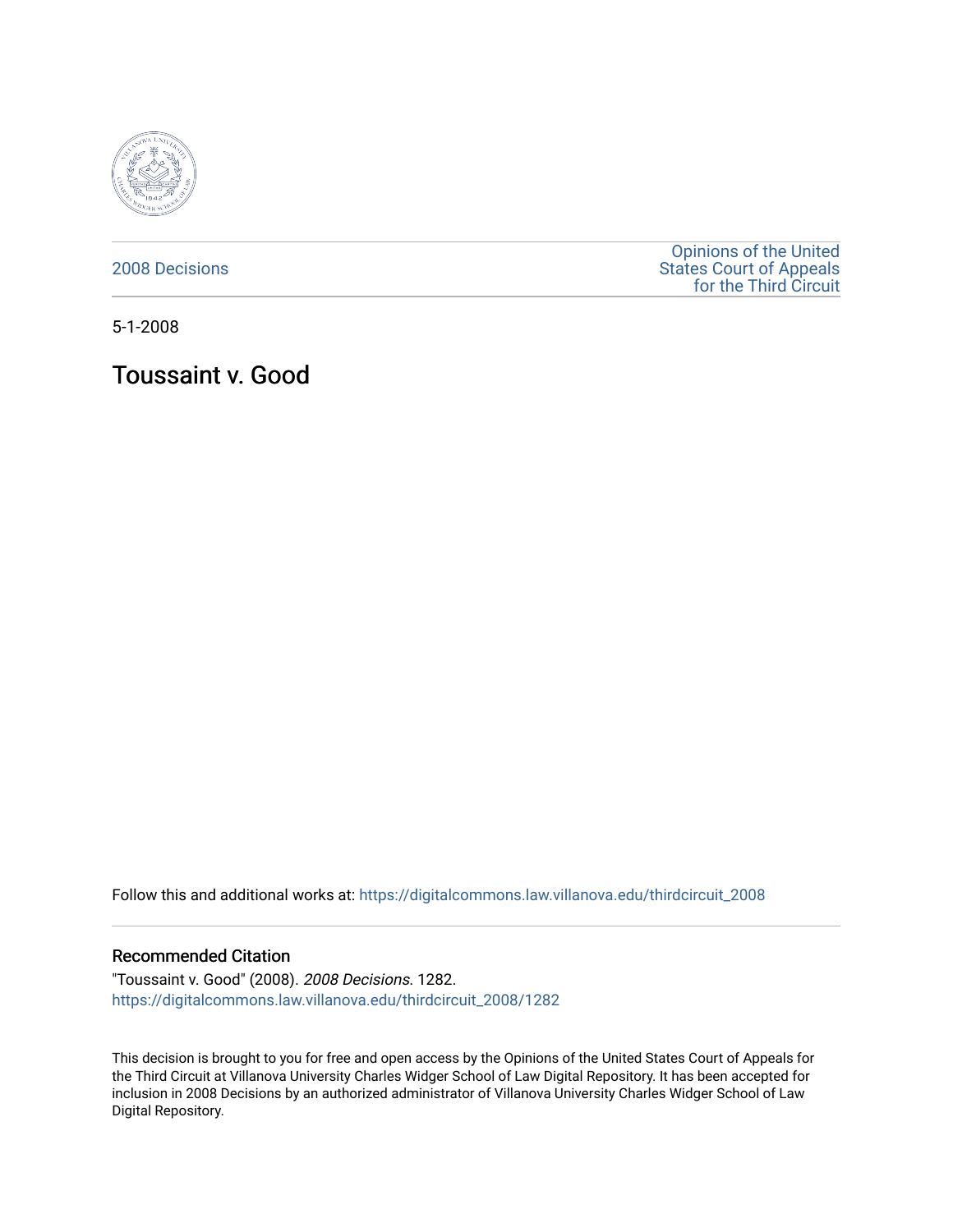### NOT PRECEDENTIAL

# UNITED STATES COURT OF APPEALS FOR THE THIRD CIRCUIT

No. 06-4638

PATRICK TOUSSAINT, Appellant

v.

DAVID GOOD; JEFFREY A. BEARD, Ph.D; MARLINE STEWART; NORA HRUBOCHAK; LT. PIROZZOLA,; SGT. GREEN; SGT. MATTHEWS; SGT. VITALE

On Appeal from the United States District Court for the Western District of Pennsylvania D.C. Civil Action No. 05-cv-0443 (Honorable Kim R. Gibson)

Submitted Pursuant to Third Circuit LAR 34.1(a) April 22, 2008

<u> 1990 - Johann Barbara, martin a</u>

Before: SCIRICA, Chief Judge, HARDIMAN and STAPLETON, Circuit Judges.

(Filed: May 1, 2008)

## OPINION OF THE COURT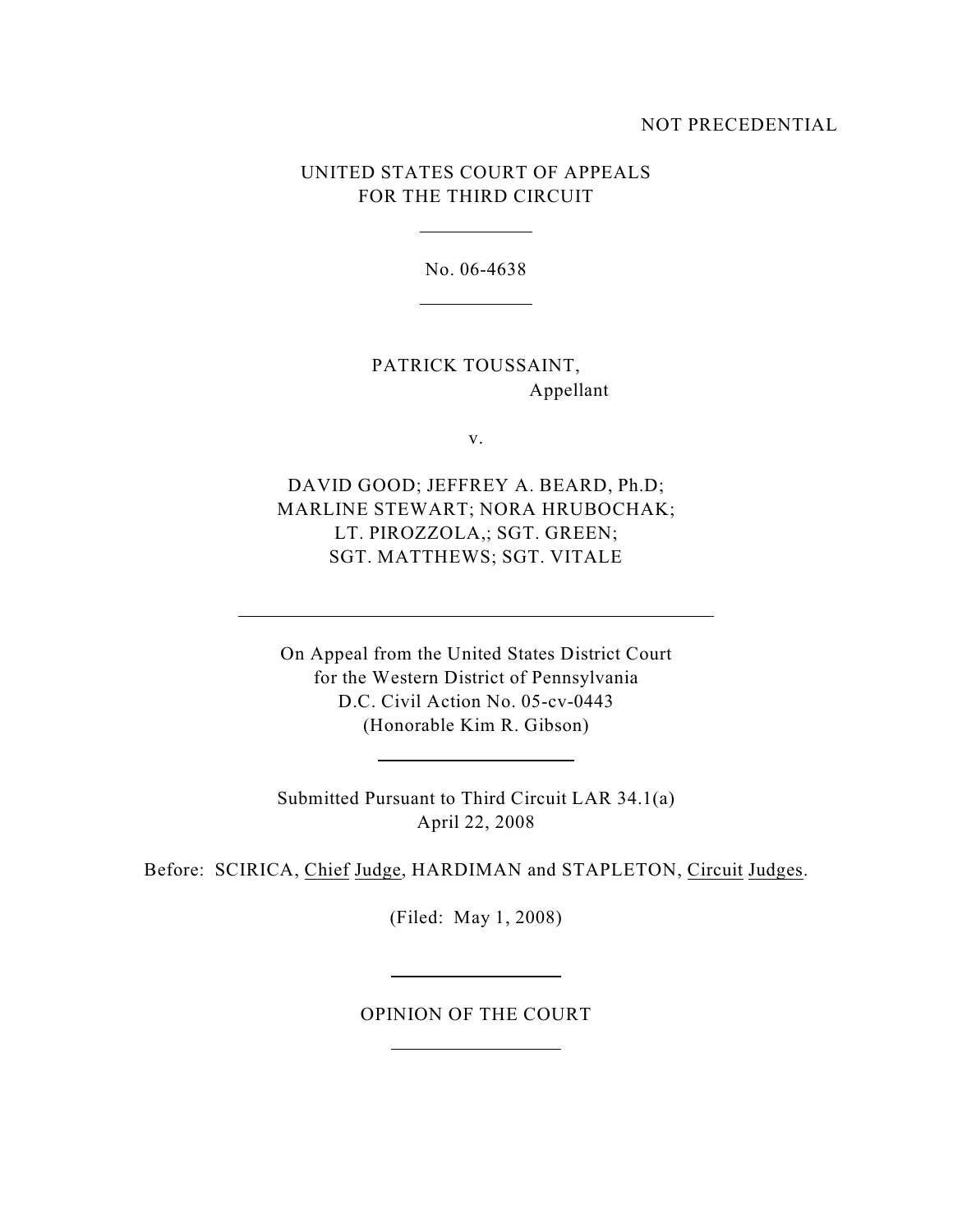#### PER CURIAM.

Patrick Toussaint appeals from the order of the United States District Court for the Western District of Pennsylvania granting summary judgment in favor of the defendants. We will affirm in part, vacate in part, and remand the matter for further proceedings.

The parties are well-acquainted with the history of this case, so we will recount the background only as relevant to this appeal. Toussaint is currently incarcerated at the State Correctional Institution at Cresson, Pennsylvania. In 2005, he filed a civil rights action against several prison officials and employees. He raised the following claims, as summarized by the Magistrate Judge: (1) the defendants have injured his right of access to the courts; (2) the defendants are torturing him by forcing him to share a cell with inmates with whom he was not on good terms and by whom he felt threatened, with housing in the Restrictive Housing Unit ("RHU") under protective custody being the only alternative offered; and (3) the defendants have retaliated against him for filing grievances.<sup>1</sup> As relief, Toussaint sought a transfer to another institution, as well as damages for mental anguish and for destroyed property.

 $1$  Toussaint's complaint includes many other explanatory allegations, including that defendant Pirozzola took his legal materials and interfered with his ability to pursue his court cases, and confiscated and damaged some of his personal property; (2) defendants Matthews, Green, and Vitale refused his requests to change cells when he felt threatened by a cellmate, moved him to another cell and showed favoritism to other inmates, and issued false misconducts when he refused to obey orders; (3) defendant Hrubochak did not respond to his requests regarding the cell situation; and (4) defendants Good and Stewart unlawfully denied or ignored his grievances and failed to intervene on his behalf.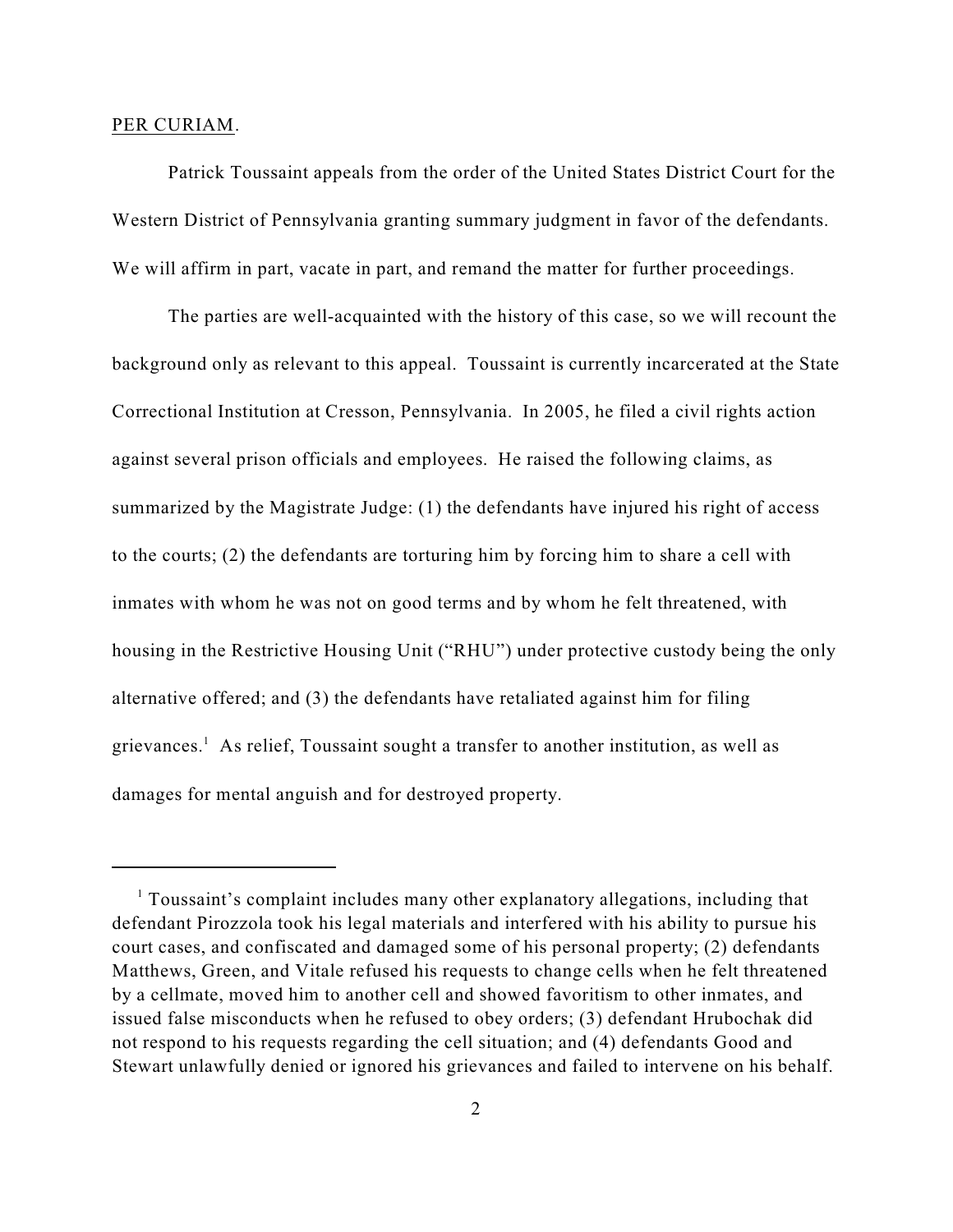The defendants filed a motion to dismiss the complaint. The Magistrate Judge advised the parties that the motion would be treated as a motion for summary judgment and ordered Toussaint to respond to the defendants' motion, submitting all evidence relevant to his claims in doing so. Toussaint filed his response. The Magistrate Judge issued a report and recommendation that summary judgment be entered in favor of all defendants. Toussaint filed objections. The District Court adopted the report and recommendation, granted the motion for summary judgment, and entered judgment in the defendants' favor. Toussaint appeals.

We have appellate jurisdiction pursuant to 28 U.S.C. § 1291. We exercise plenary review over a District Court's grant of summary judgment and apply the same test applied by the District Court. Saldana v. Kmart Corp., 260 F.3d 228, 231 (3d Cir. 2001). Summary judgment is proper when, viewing the evidence in the light most favorable to the nonmovant, there is no genuine issue of material fact and the moving party is entitled to judgment as a matter of law. Id. at 232; Fed. R. Civ. P. 56(c). If the moving party meets the initial burden of establishing that there is no genuine issue, the burden shifts to the nonmoving party to produce evidence of a genuine issue for trial. Specifically, the party opposing summary judgment "may not rest upon the mere allegations or denials of the . . . pleading"; the party's response, "by affidavits or as otherwise provided in this rule, must set forth specific facts showing that there is a genuine issue for trial." Saldana, 260 F.3d at 232 (citing Fed. R. Civ. P. 56(e); Matsushita Elec. Indus. Co. v. Zenith Radio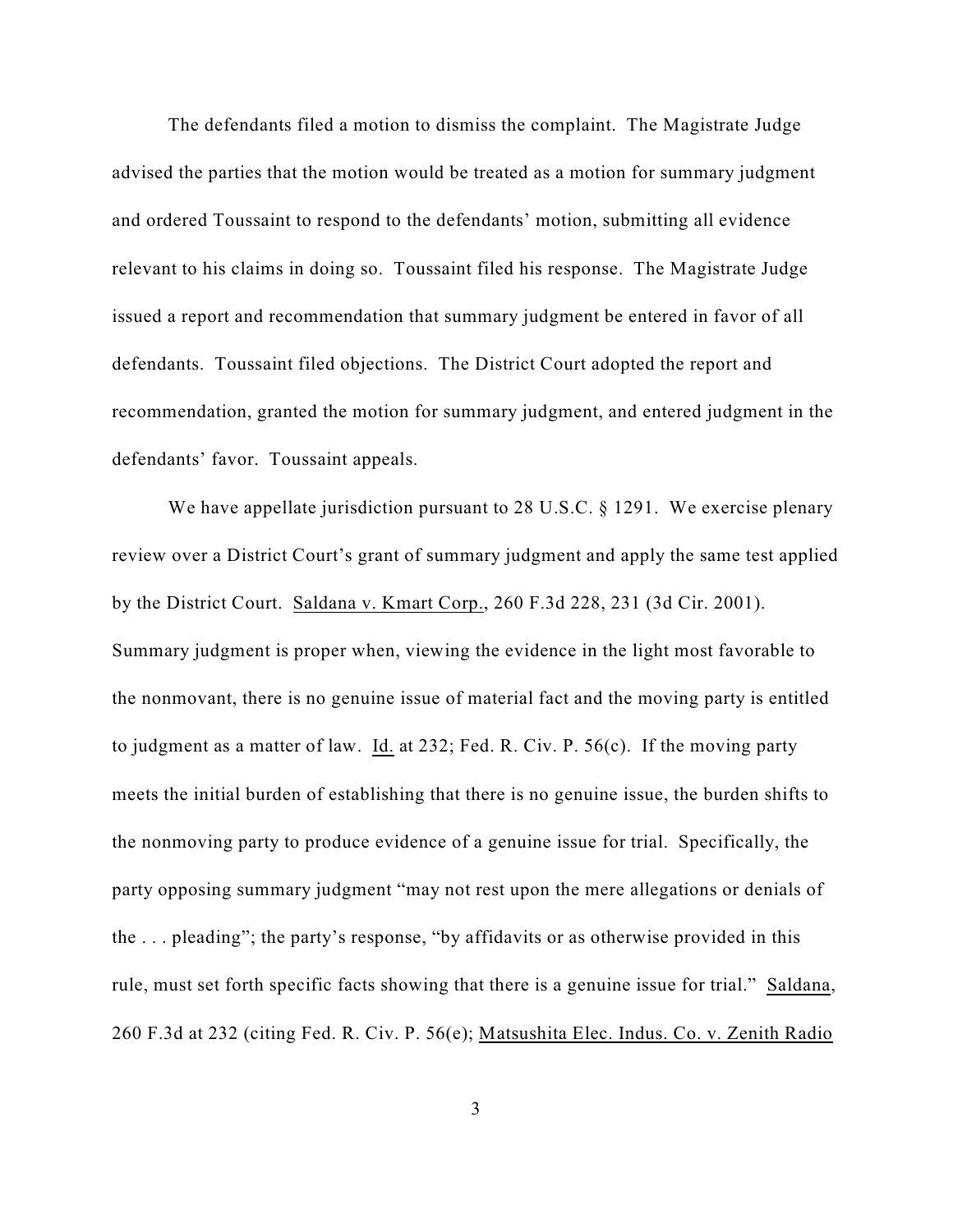Corp., 475 U.S. 574 (1986)). We will view the facts in the light most favorable to the nonmoving party and we will draw all inferences in that party's favor. See Reitz v. County of Bucks, 125 F.3d 139, 143 (3d Cir. 1997).

As to Toussaint's First Amendment claim regarding the denial of access to the courts, we agree with the Magistrate Judge's determination that Toussaint alleged no actual injury under Lewis v. Casey, 518 U.S. 343, 355 (1996). We note that Toussaint clarified in his objections to the report and recommendation that he was impeded in filing a motion for bail pending appeal in this Court. Yet Toussaint still alleged no specific facts regarding this alleged harm; he provided no case numbers, dates of attempted filing, or details describing how his litigation was affected. Next, concerning Toussaint's claims against the defendants premised on his cell assignments and denials of grievances related thereto, 42 U.S.C. § 1997e(e) precludes damages relief for mental injury without a prior showing of physical injury. We add that, to the extent that he sought other relief, inmates have no constitutional right to be housed in a cell of their choosing. See Sheehan v. Beyer, 51 F.3d 1170, 1174 (3d Cir. 1995).

We further add that, to the extent that Toussaint's claim is based on "false" misconducts that resulted in sixty- and ninety-day stays in the RHU, such stays do not constitute an "atypical and significant hardship" to trigger due process protections. See Sandin v. Conner, 515 U.S. 472, 484 (1995). In addition, to the extent that Toussaint's claims against defendants Hrubochak, Good, Beard, and Stewart are based on a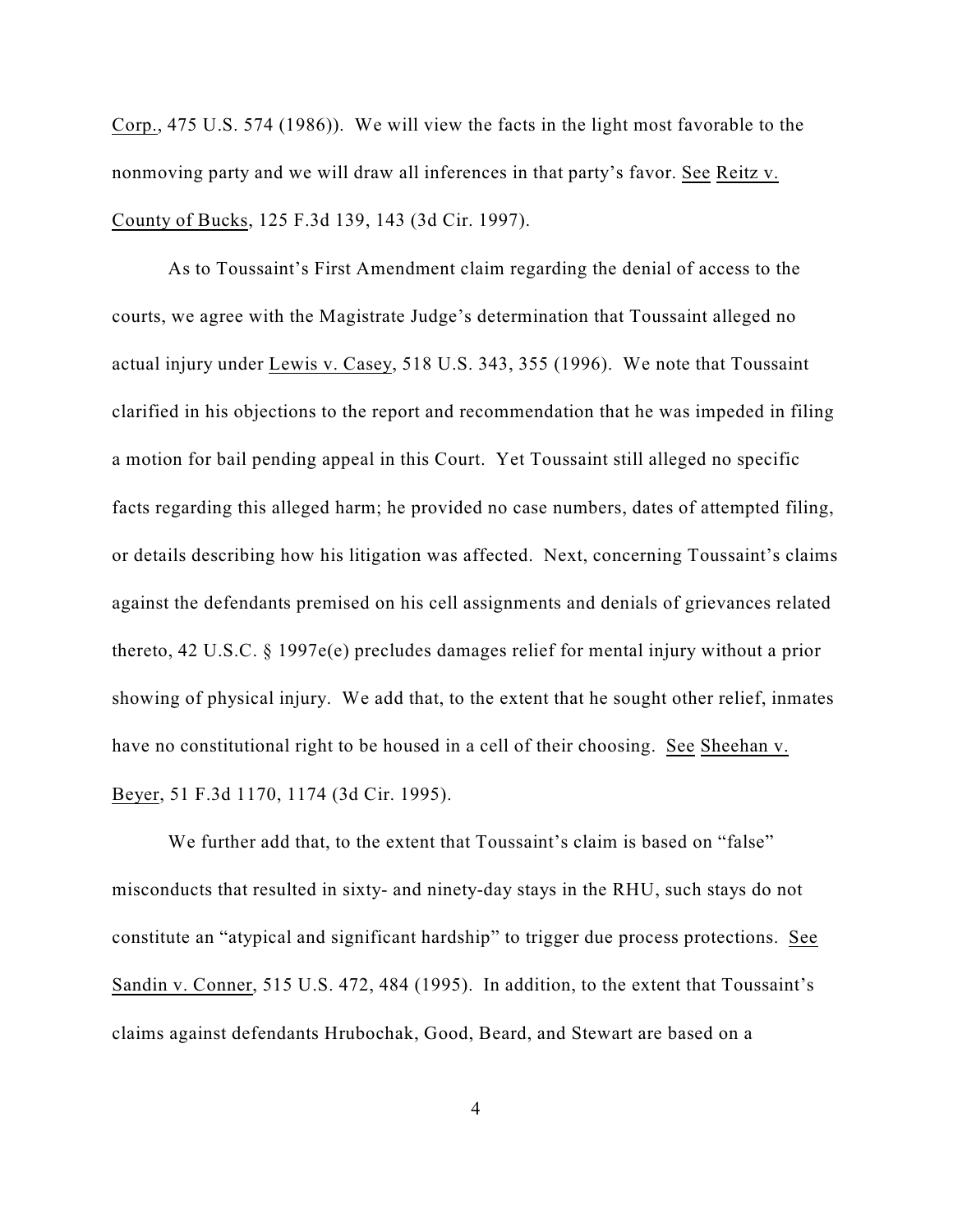respondeat superior liability theory and do not allege any specific personal involvement by those defendants in the alleged constitutional deprivations, they would fail. See Rode v. Dellarciprete, 845 F.2d 1195, 1207 (3d Cir. 1988). Moreover, to the extent that Toussaint intended to raise claims concerning intentional destruction of his personal property, we conclude that Toussaint stated no due process claim. Even an intentional deprivation of property in the prison setting is not a due process violation if the prison provides an adequate post-deprivation remedy, see Hudson v. Palmer, 468 U.S. 517, 532- 33 (1984), such as Pennsylvania's inmate grievance procedure, see Tillman v. Lebanon County Corr. Facility, 221 F.3d 410, 422 (3d Cir. 2000). From the record, it appears that there were no genuine issues for trial on these claims.

However, we disagree with the Magistrate Judge's analysis of Toussaint's retaliation claim. In resolving the claim in the defendants' favor, the Magistrate Judge noted that he looked for evidence sufficient to create a genuine issue of fact as to the elements of a retaliation claim and concluded that Toussaint failed to show a causal connection between his grievance filings and the sanctions imposed on him. (Report and Recommendation at 4-5, citing Mitchell v. Horn, 318 F.3d 523, 530 (3d Cir. 2003).) It is true that Toussaint made no attempt to support his retaliation claim by affidavit or otherwise under Rule 56(e) in opposing the motion for summary judgment. However, upon review of the defendants' brief in support of its motion, it does not appear that the defendants ever argued that they were entitled to judgment on Toussaint's retaliation